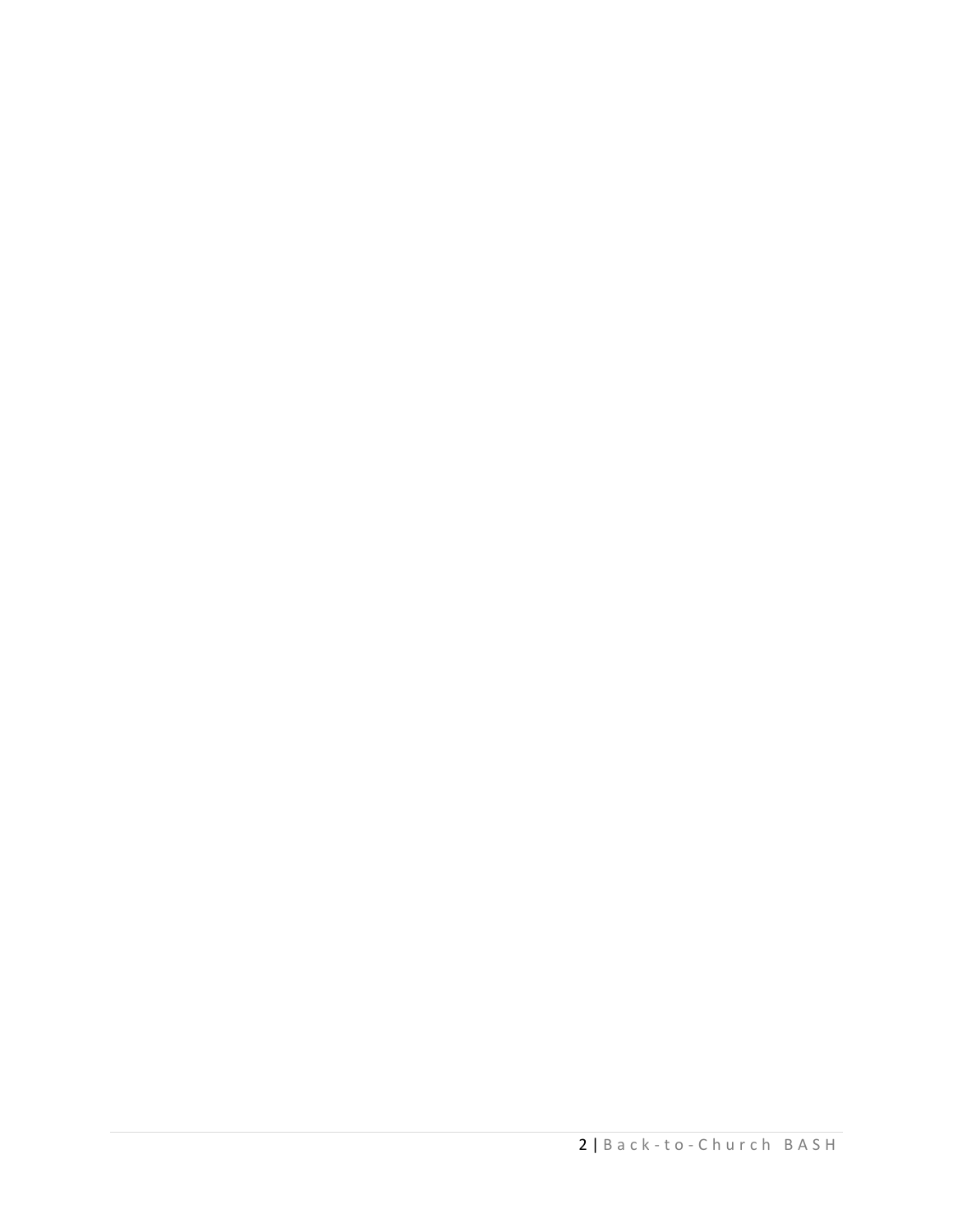# Back-to-Church BASH

Western Hills Church

# Agenda

| 10:00-10:25am  | Social/Light Breakfast                 |
|----------------|----------------------------------------|
| 10:25-10:30am  | Dismiss Children / Find Seats          |
| 10:30am        | <b>Service Begins</b>                  |
|                | <b>Choir Special</b>                   |
|                | Welcome / BASH Info                    |
|                | <b>Worship and Giving</b>              |
|                | Message and Workbook                   |
|                | <b>Team Discipleship Panel</b>         |
|                | <b>Next Steps</b>                      |
| 12:00-1:15pm   | Lunch / Visit BASH Tables and Stations |
| $1:15-1:45$ pm | Clean Up Facility                      |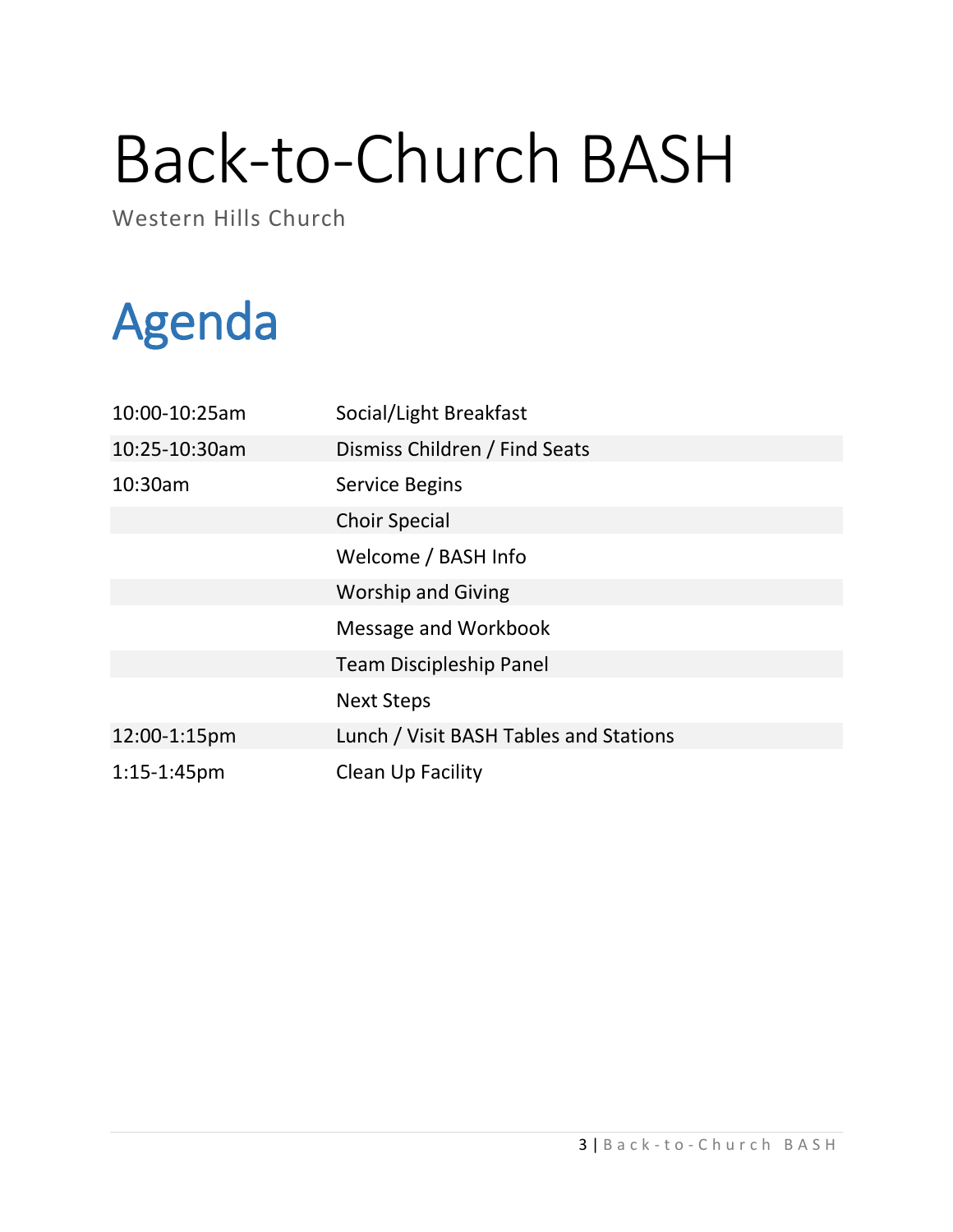# Heart Stories

# Relational Investment

There is an old yet famous saying that goes, "You will be the same person in five years as you are today except for the people you meet and the books you read." -Charlie "Tremendous" Jones

For all of us, our pasts have molded us and shaped us into the people we are today. However, some of us are blessed to have specific people who have invested into our lives with such intentionality and love that their investment completely transformed our very lives. This investment was not general like a book author, sermons from a pastor, or a public speaker. The investment was deeply personal and required significant sacrifice on the part of the one who made the investment.

### Do you have a heart story?

\_\_\_\_\_\_\_\_\_\_\_\_\_\_\_\_\_\_\_\_\_\_\_\_\_\_\_\_\_\_\_\_\_\_\_\_\_\_\_\_\_\_\_

\_\_\_\_\_\_\_\_\_\_\_\_\_\_\_\_\_\_\_\_\_\_\_\_\_\_\_\_\_\_\_\_\_\_\_\_\_\_\_\_\_\_\_

\_\_\_\_\_\_\_\_\_\_\_\_\_\_\_\_\_\_\_\_\_\_\_\_\_\_\_\_\_\_\_\_\_\_\_\_\_\_\_\_\_\_\_

\_\_\_\_\_\_\_\_\_\_\_\_\_\_\_\_\_\_\_\_\_\_\_\_\_\_\_\_\_\_\_\_\_\_\_\_\_\_\_\_\_\_\_

Brandon Werner shared his story about how his spiritual growth was directly linked to the relational, intentional investment of his father (Greg), Luke, and Jonathan. After hearing that story, do you feel like you have ever experienced that kind of relational, intentional investment in your life? If yes, who were the people that invested in your spiritual walk that way?

If you haven't experienced that kind of investment, do you wish you would have? Yes No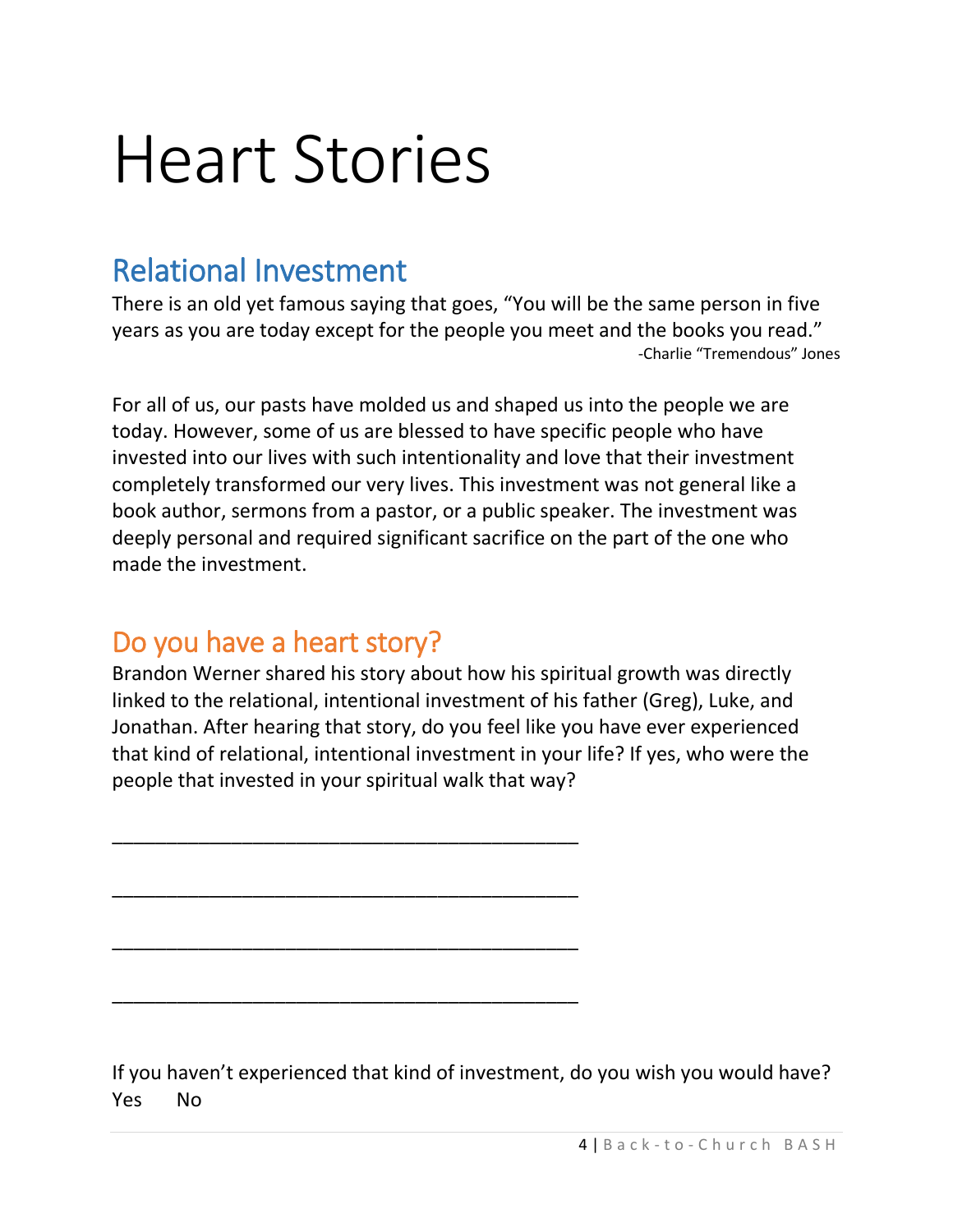# Is the Church Winning?

#### Church Decline Statistics – Latest Surveys *(churchleadership.org)*

- Every year more than 4000 churches close their doors compared to just over 1000 new church starts!
- Every year, 2.7 million church members fall into inactivity.
- From 1990 to 2000, the combined membership of all Protestant denominations in the USA declined by almost 5 million members (9.5 percent), while the US population increased by 24 million (11 percent).
- The United States now ranks third (following China and India) in the number of people who are not professing Christians; in other words, the U.S. is becoming an ever increasing "unreached people group."
- Half of all churches in the US did not add any new members to their ranks in the last two years.
- Studies show that people most often leave the church due to feelings of abuse, disillusionment, or just plain neglect.

The church is losing in this culture because the church has drifted from its purpose. It isn't about weekend experiences, famous preachers, or modern worship and technology. The church of Jesus Christ is built on God's plan for the church to be in relationship with Him and with one another.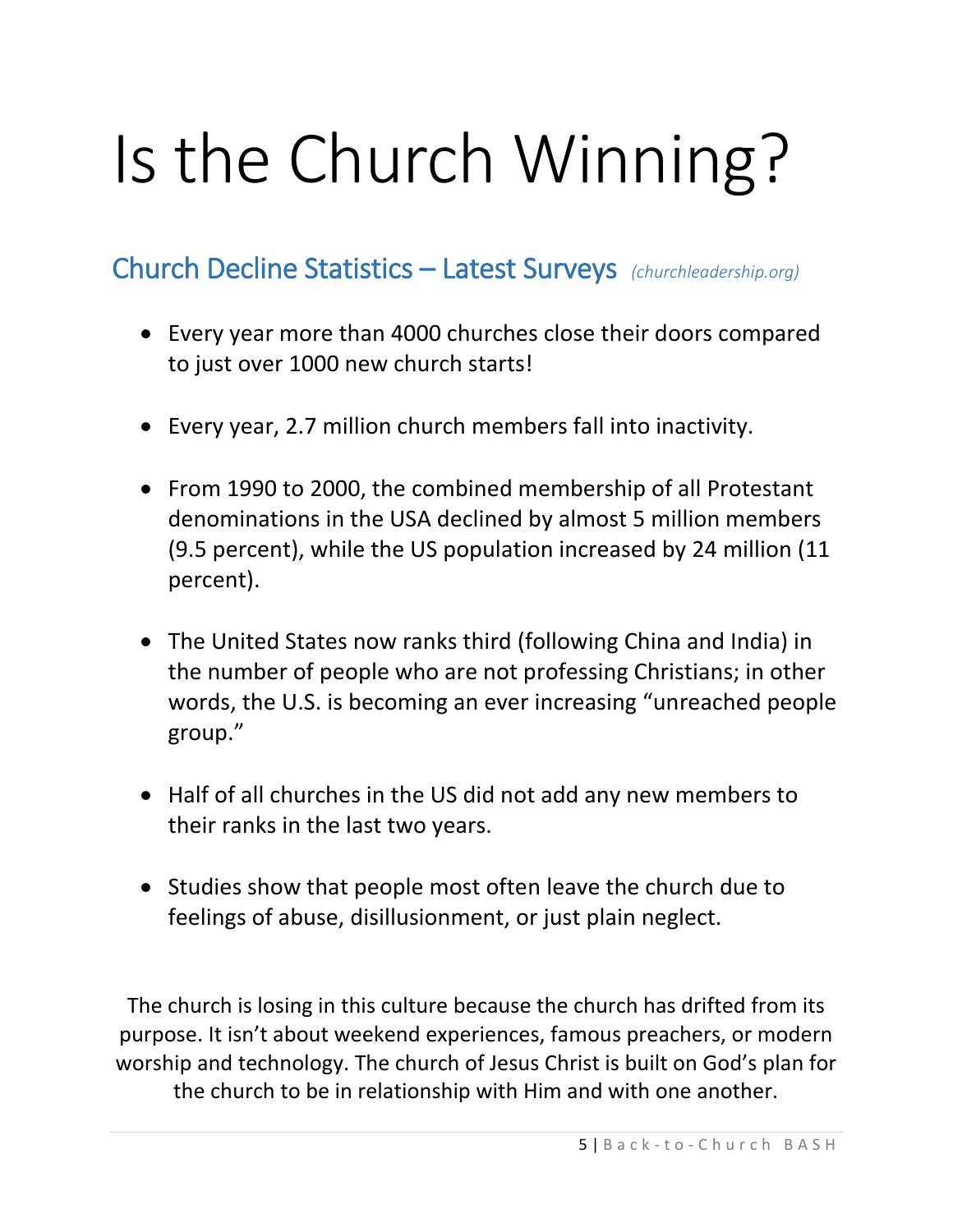# What is the Answer?

# A Look at God's Word

#### **Matthew 16:18**

"And I tell you, you are Peter, and on this rock I will build my church, and the gates of hell shall not prevail against it."

-Jesus

According to Jesus, whose church would prevail against the gates of hell? \_\_\_\_\_\_\_\_\_\_\_\_\_\_\_\_\_\_\_\_\_\_\_\_\_\_\_\_\_\_\_\_\_\_\_\_\_\_\_\_\_\_\_\_\_\_\_\_\_\_\_

We are losing because we are not His Church. We have left His primary mission and strategy for our own ideas and traditions. If we are to stand as His Church, we must return to Jesus' **mission** and **strategy**…

### **The MISSION of Jesus for His Church…**

"And he said to them, "'Follow me, and I will make you fishers of men.'" -Jesus (Matthew 4:19)

"Go therefore and make disciples of all nations, baptizing them in the name of the Father and of the Son and of the Holy Spirit, teaching them to observe all that I have commanded you. And behold, I am with you always, to the end of the age."

-Jesus (Matthew 28:19-20)

### **Jesus' MISSION for His Church is to make disciples!**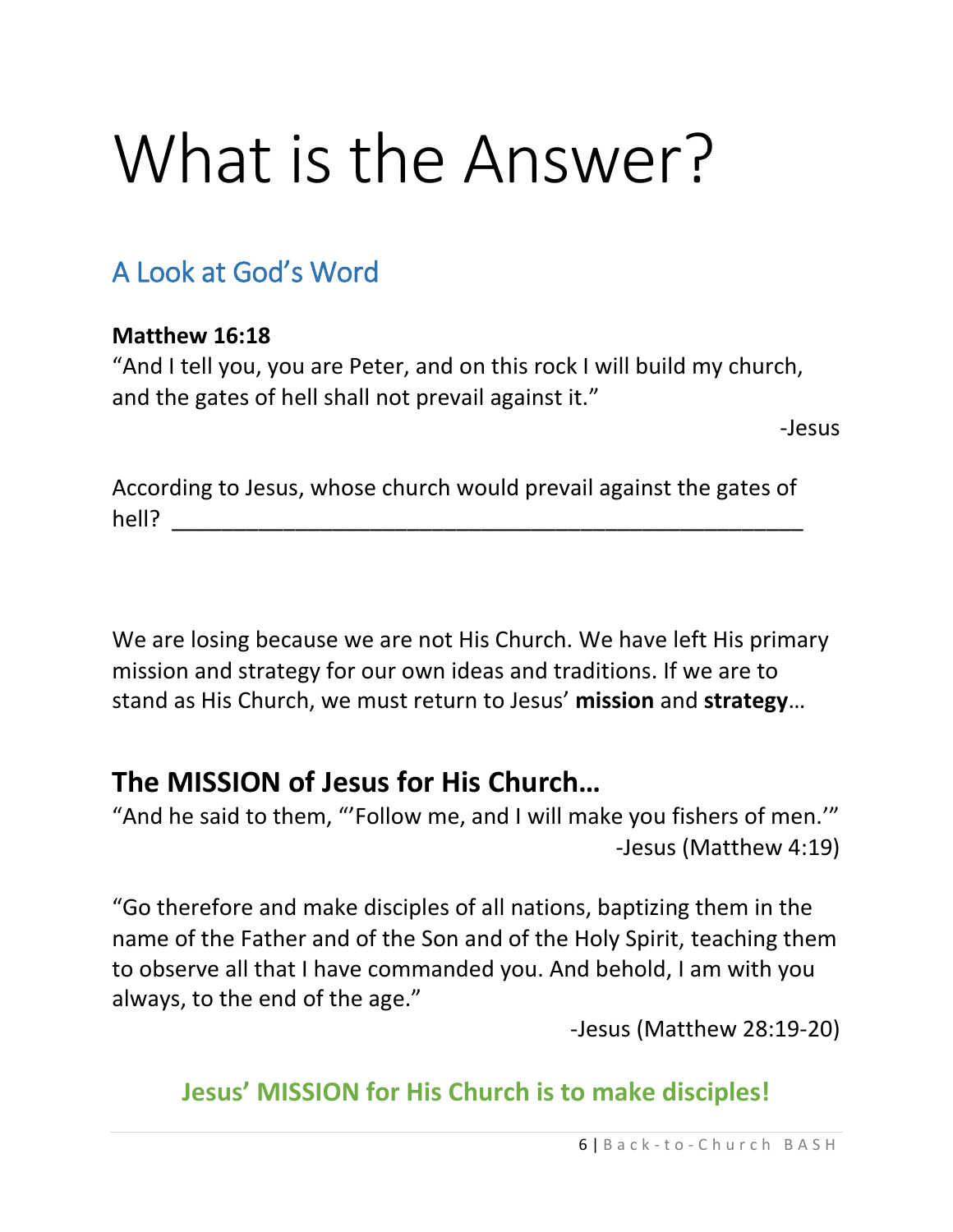# **The STRATEGY of Jesus for His Church:**

"He appointed twelve that they might be with him…"

-Mark 3:14

"Every day they continued to meet together in the temple courts. They broke bread in their homes and ate together with glad and sincere hearts, praising God and enjoying the favor of all the people. And the Lord added to their number daily those who were being saved." -Acts 2:46-47

## **Jesus' STRATEGY for His Church is to make disciples as a team in community and with love.**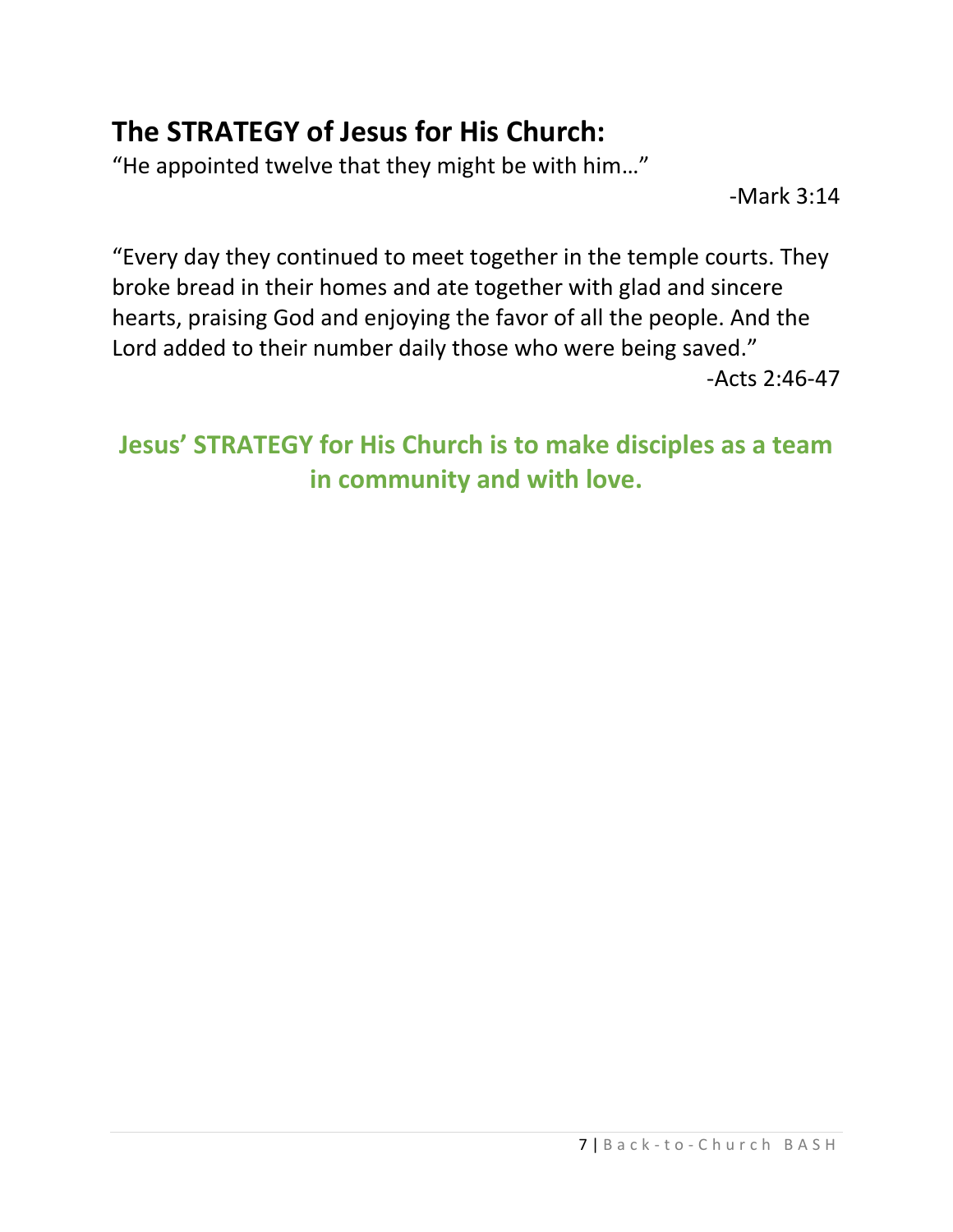# MISSION: What is Discipleship?

**DISCIPLESHIP HAPPENS WHEN ONE FOLLOWER OF JESUS HELPS ANOTHER PERSON GROW SPIRITUALLY.**

The Bible teaches that every believer is called by God to be a disciple of Jesus. A disciple of Jesus is defined in Matthew 4:19…

*Jesus said, "Follow me and I will make you fishers of men."*

By definition, a disciple of Jesus is someone who is on mission for Jesus. Again, the mission is given by Jesus in the Great Commission in Matthew 28:18-20 (see above).



God has called every person in His Church to be a disciple maker. If we call Jesus our Lord, we must be willing to surrender ourselves to make disciples. **By joining a group, you can immediately engage in God's mission for you to make disciples!!**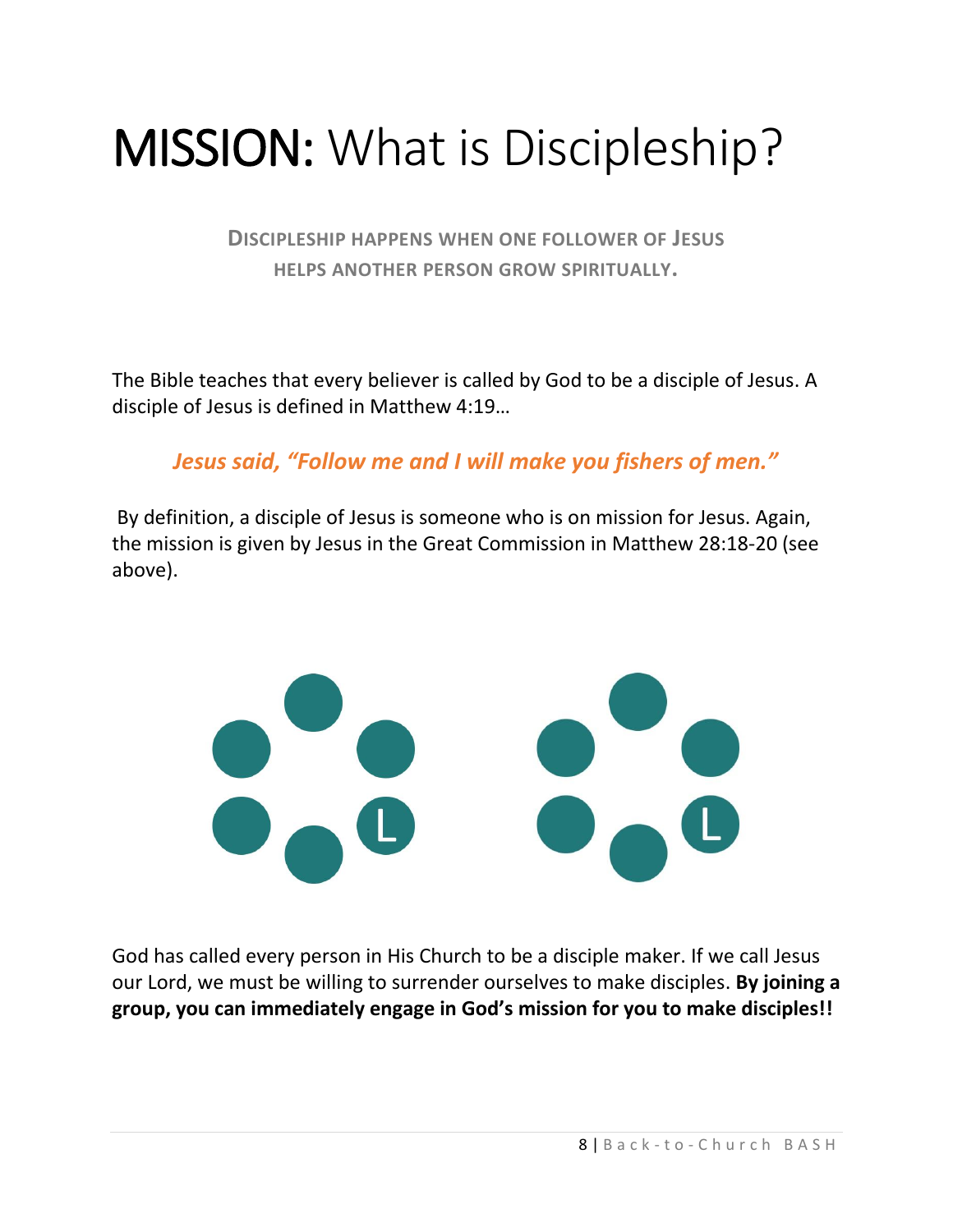# STRATEGY: Individual or Group?

Have you ever noticed that Bible figures do not have last names? Instead, they are most often identified by who their father was or by their geographical point of origin…

- Saul of Tarsus
- Jesus of Nazareth
- Mary of Migdal
- John, son of Zebedee

This is because, in Bible time culture, a person's identity was not primarily found in who they were individually, but rather by the identity of the group or groups with which they were associated.

# **Christian Identity?**

Americans like to make a relationship with Jesus a very individualistic idea. Certainly salvation and faith in Christ is an individual issue, right? Consider the way Paul talks about it…

#### **1 Corinthians 12:13**

For in one Spirit we were all baptized into one body—Jews or Greeks, slaves or free—and all were made to drink of one Spirit.

When you receive Christ, you do not merely become a new person. You are joined spiritually to a new group – the *one body*.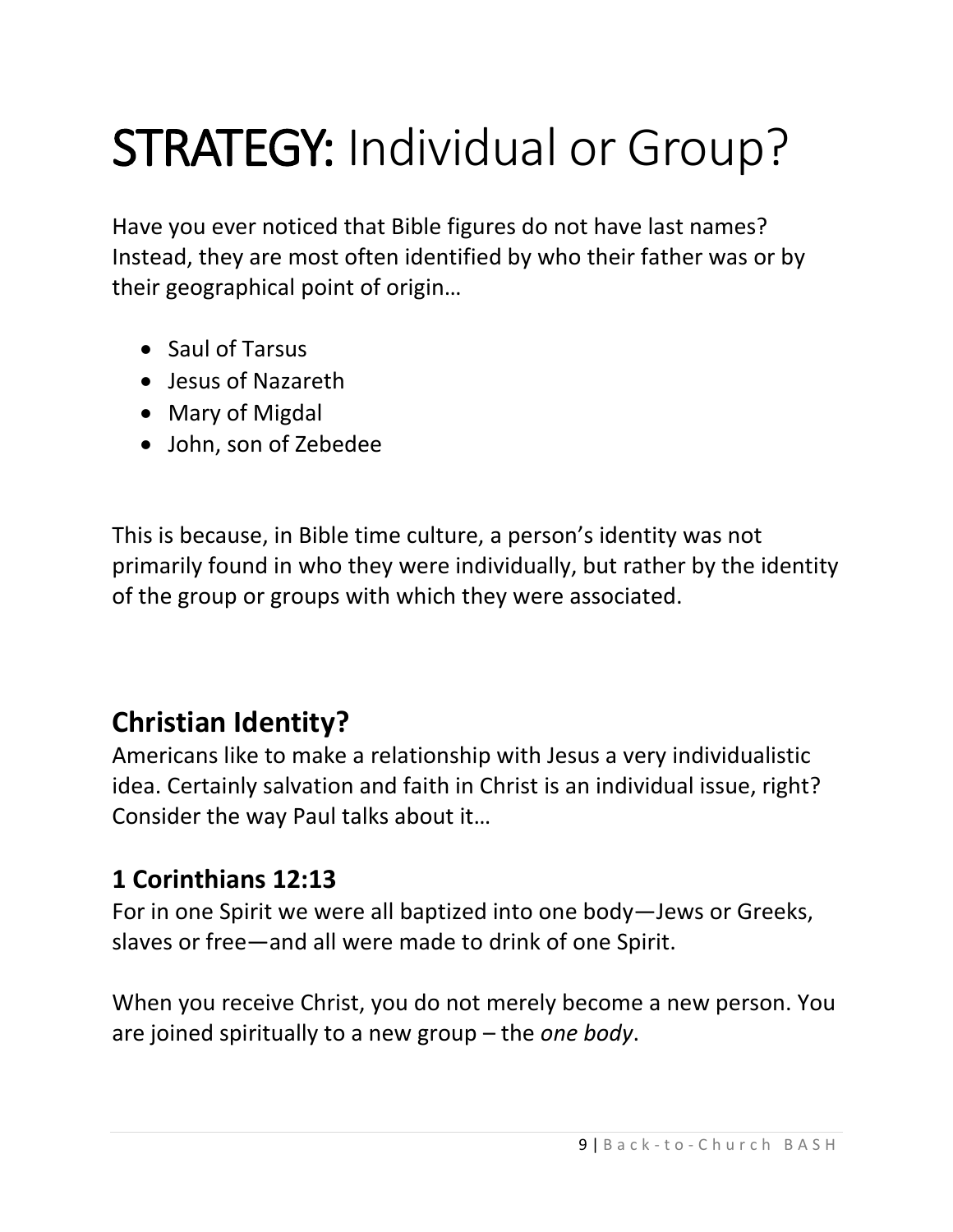#### **Philippians 2:12b-13**

…continue to *work out your salvation with fear and trembling*, for it is God *who works in you* to will and to act in order to fulfill his good purpose.

We do not have an English word that makes "your" or "you" plural, but they are plural in the Greek! Therefore, Paul is literally saying "work out *y'alls* salvation with fear and trembling, for it is God who works in *y'all* (you plural) to act in order to fulfill his good purpose."

What should we conclude? Yes, there are individual aspects of our walk with Jesus and our salvation. However, God did not design for our salvation, our walk with Him, or our church life to be primarily individual. God designed His Church to be relational…

#### **Hebrews 10:24-25**

"And let us consider how to stir up one another to love and good works, not neglecting to meet together, as is the habit of some, but encouraging one another, and all the more as you see the Day drawing near."

#### **Hebrews 3:13**

"But encourage one another daily, as long as it is called 'Today,' so that none of you may be hardened by sin's deceitfulness."

**Video:** *Jim Putman's "I want Jesus; I just don't want His Church"*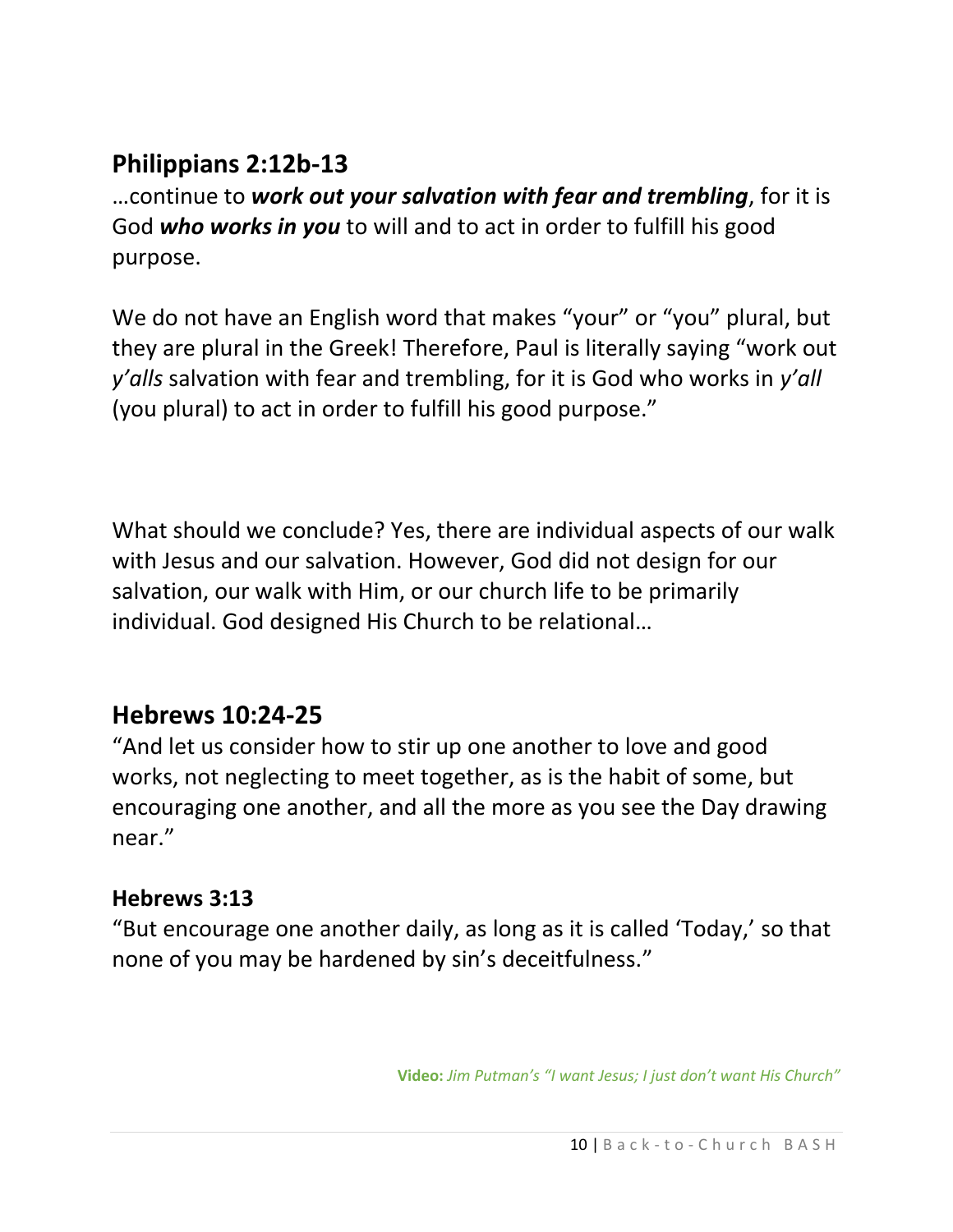# STRATEGY: Relational Environments

As you have already seen, we believe in living life together *relationally*. Through relational environments, followers of Jesus and those who are seeking to follow Jesus can grow closer to God and to each other.

## We define a relational environment as...

- A GROUP OF 3 TO 18 PEOPLE.
- A GROUP LED BY A MORE MATURE DISCIPLE (AN INTENTIONAL LEADER).
- A PLACE WHERE SAFE RELATIONSHIPS ARE BUILT AND PEOPLE CAN BE TRANSPARENT.
- A PLACE WHERE ACCOUNTABILITY, PASTORING, ENCOURAGEMENT, AND BIBLICAL TEACHING EXIST.
- FRIENDS REGULARLY MEETING TO SEEK AND FOLLOW JESUS TOGETHER.
- A PLACE WHERE THE BIBLE IS STUDIED AND APPLIED TO OUR LIVES.
- AN OPEN, WELCOMING PLACE WHERE PEOPLE CAN COME AND CONNECT TO GOD AND WITH OTHER BELIEVERS.
- **A COMMUNITY WITH A PURPOSE:** TO GROW AS DISCIPLES (FOLLOWERS) OF JESUS AND LEAD OTHERS TO FOLLOW JESUS.

**Video:** *Shallow Small Groups* **Guidelines:** Review the guidelines for group discussions

# Practicing a Relational Environment…

**Practice fellowship and transparency. Answer one of these two questions in a discussion with your group. It is okay if you decide to pass…**

- Have you experienced a great disappointment this week?
- What is the greatest emotional battle you are facing right now?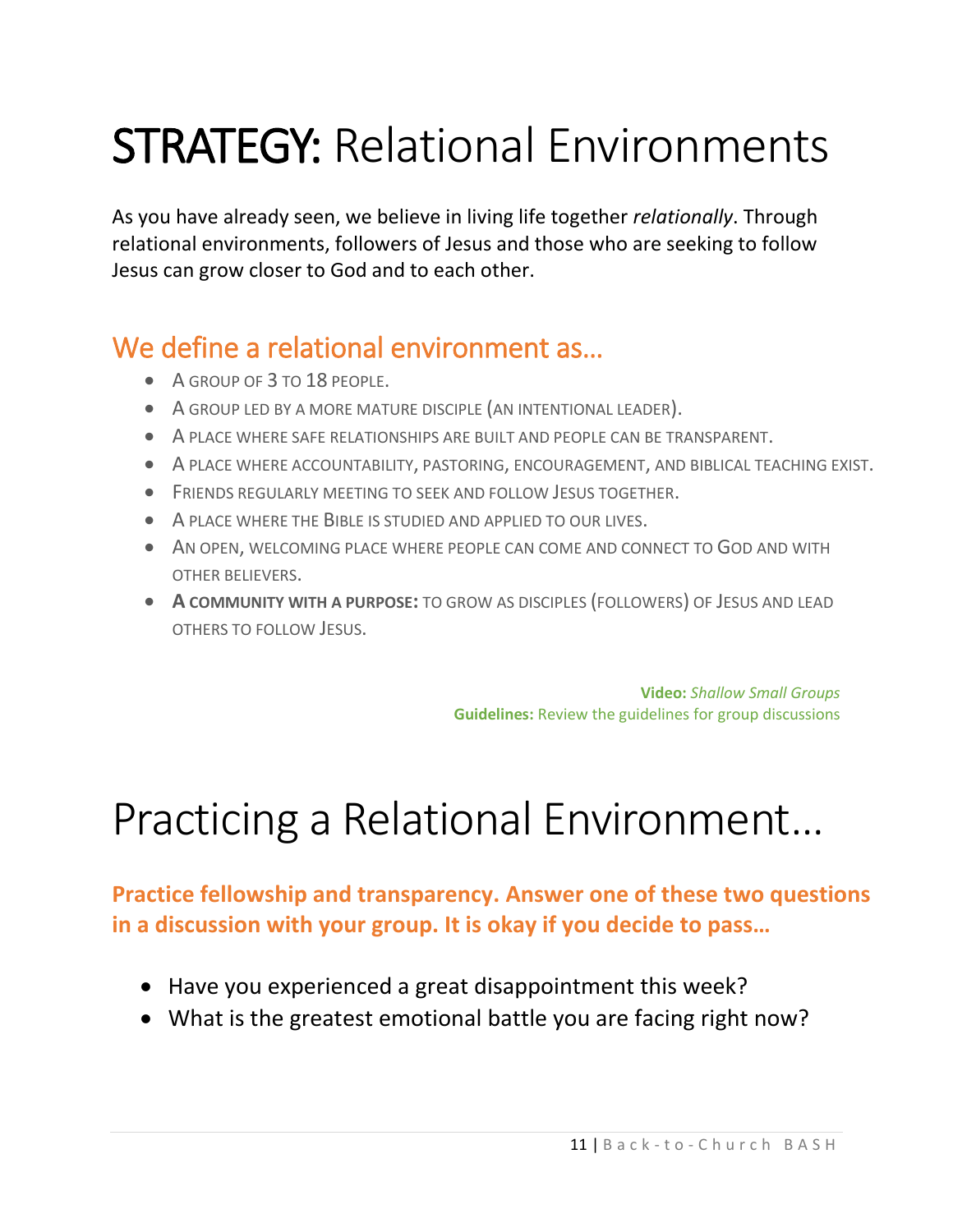# What does it mean to be "connected?"

We consider someone to be connected to our church when they are connected to relational discipleship through one of our groups.

In a group, each person has the opportunity to grow closer to Jesus and mature spiritually. Additionally, every person has the opportunity to engage in Jesus' mission to make disciples through His strategy of discipling relationally with a team (the church). As a person grows as a disciple and disciple maker in group, other opportunities to serve and work as a team with our church will grow.

#### In a group you will…

- BUILD TRUSTING FRIENDSHIPS WITH OTHER BELIEVERS
- FIND A RELATIONAL ENVIRONMENT WHERE YOU CAN SHARE TRANSPARENTLY
- INSTANTLY ENGAGE IN JESUS' MISSION FOR YOUR LIFE AND HIS CHURCH MAKING DISCIPLES
- GROW IN YOUR WALK WITH JESUS AS YOU LEARN AND DISCUSS GOD'S WORD
- MEET AN INTENTIONAL LEADER WHO WILL ANSWER YOUR QUESTIONS AND HELP YOU GROW
- LEARN HOW TO BECOME A MORE EFFECTIVE DISCIPLE MAKER & TEACH OTHERS TO DO THE SAME
- ENCOUNTER OPPORTUNITIES TO FURTHER CONNECT (GIVE, PRAY, SERVE, ETC.)

#### **THE LIFE OF OUR CHURCH FAMILY PRIMARILY TAKES PLACE IN OUR GROUPS. WHEN YOU ARE CONNECTED TO A GROUP, YOU ARE CONNECTED TO RELATIONAL DISCIPLESHIP AND TO JESUS' CHURCH!**